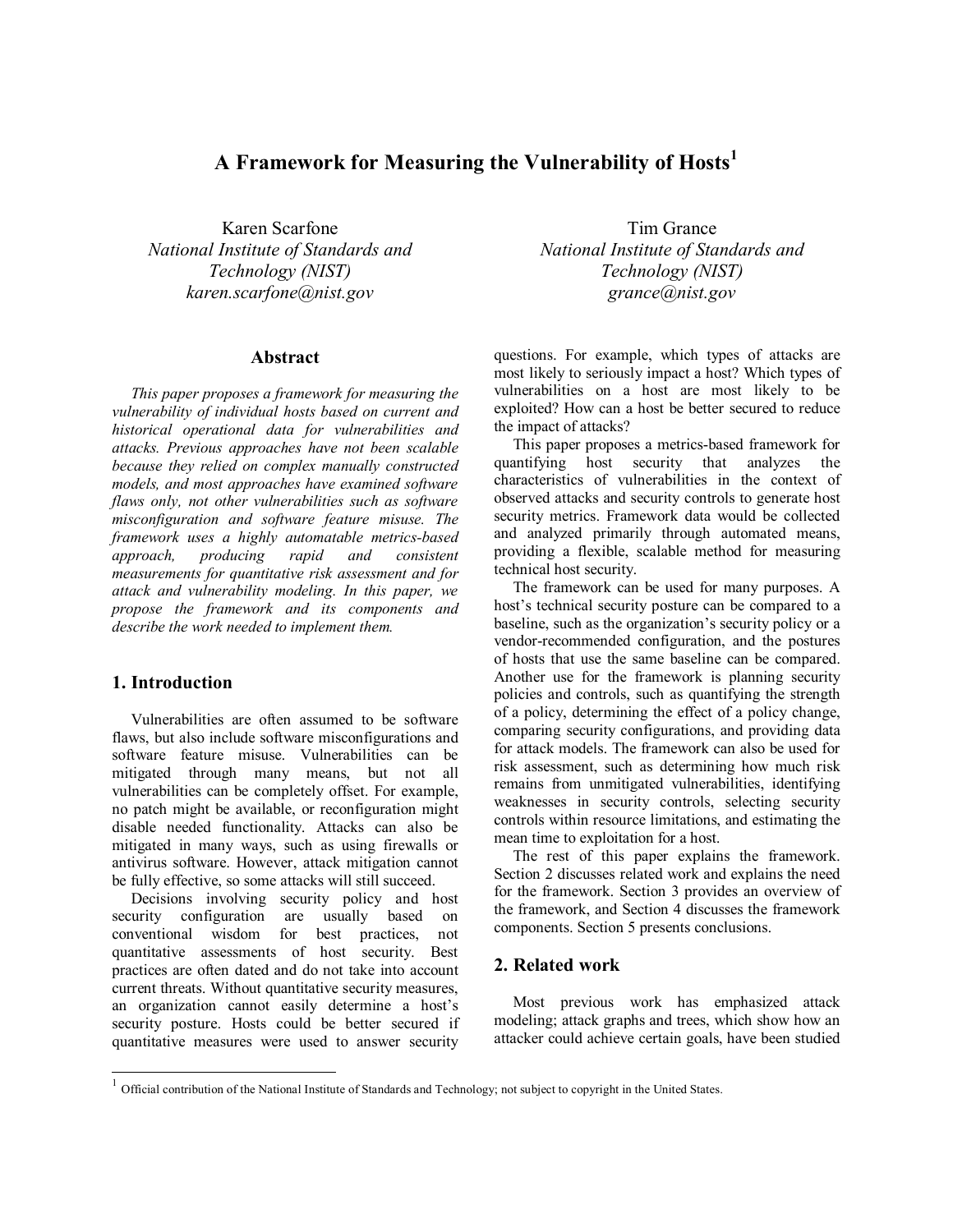extensively [5]. The approach in [4] involves determining the effort different types of attackers would expend to compromise a system. Some work has also been done on vulnerability modeling; for example, [1] proposed a method for measuring a system's vulnerabilities based on the vulnerabilities of its network services. Another approach [2] is an automated risk analysis method based on analyzing vulnerabilities and information on the system's components, policies, configuration, and service interactions and dependencies. Unfortunately, these approaches are not well-suited to our goals. Approaches that rely on complex threat models are generally not scalable [5] and are not particularly helpful in determining what specific actions should be taken to improve security [3, 4]. Also, most approaches do not address a wide range of vulnerabilities [1, 2].

Another approach to host security measurement is to apply dependability modeling principles. For example, [9] proposes monitoring host-related activity such as possible signs of attacks and compromises, analyzing those actions, and applying the results to stochastic models to estimate the current security state of the system and the likelihood that it will be compromised within a certain period. This approach does not analyze vulnerabilities and attacks—it associates observed events with likely security states. Although our framework's goals differ from those of [9], both frameworks analyze operational attack data to make determinations about host security.

# **3. Framework overview**

The security controls for a host and its environment are intended to mitigate attacks and vulnerabilities. Examples of attack mitigation are antimalware utilities and firewalls; examples of vulnerability mitigation are patching and host hardening. If these mitigations are not sufficient for an attack, it will succeed. For this framework, we consider only technical vulnerabilities, which we define as software flaws, misconfigurations, and feature misuse.

We propose that quantitative measures of technical vulnerabilities, attacks, and security controls be collected and analyzed together. The effectiveness of attack mitigation can be determined by analyzing successful and failed attacks, and for vulnerability mitigation by analyzing the unmitigated vulnerabilities and how successful compromises used them. Most measures can be collected through automated means, allowing metrics to be regenerated to reflect the current security posture.

Our framework asserts that vulnerabilities should be weighted according to several characteristics. For

example, the level of access gained varies based on the nature of the vulnerability and the environment in which the vulnerable component (e.g., service, application) runs, such as user-level or administratorlevel rights. For some hosts, certain impact types are more important—confidentiality might be valued over availability for a host storing personal information. Also, some vulnerabilities are easier to exploit than others (e.g., require less skill, are accessible remotely). The ease of exploitation and potential impact of exploitation are two major factors in determining how likely it is that a vulnerability will be exploited; other relevant factors include the popularity of the vulnerable component and the perceived value of the host.

The framework takes into account how often different host components and vulnerabilities are exploited. Quantitative data on detected attacks against an organization's hosts and the vulnerabilities the attacks targeted is available from security controls, such as antivirus software and intrusion detection systems, as well as from incident reports. This data can be used to determine which host components and types of vulnerabilities are at greatest risk and which attack vectors are most likely to be used. Such analysis allows organizations to assess the relative strength of host security controls so that they can prioritize resources accordingly for improving security. There are also interdependencies involving vulnerabilities and other host characteristics that the framework will take into account. For example, if a service is disabled, then vulnerabilities in that service are not exploitable.

The intent of the framework is to analyze a host's technical security in just enough detail to identify important weaknesses. Vulnerability and attack measurement is not exact because of the ever-changing nature of vulnerabilities and attacks. We strive to define metrics that can be gathered quickly and consistently and that are reasonably accurate. The framework avoids the level of detail of existing vulnerability and attack modeling paradigms, such as identifying all possible attack paths for a network.

Figure 1 shows major elements of the framework as could be used for comparing a host's current security state to a security baseline. First, a host profile is created by documenting the host's security baseline, component definitions, and interdependencies. Next, data is collected to determine weightings, which are applied to the host profile, along with data for the host's current security state. This generates host security measures that indicate the host's security posture relative to the baseline.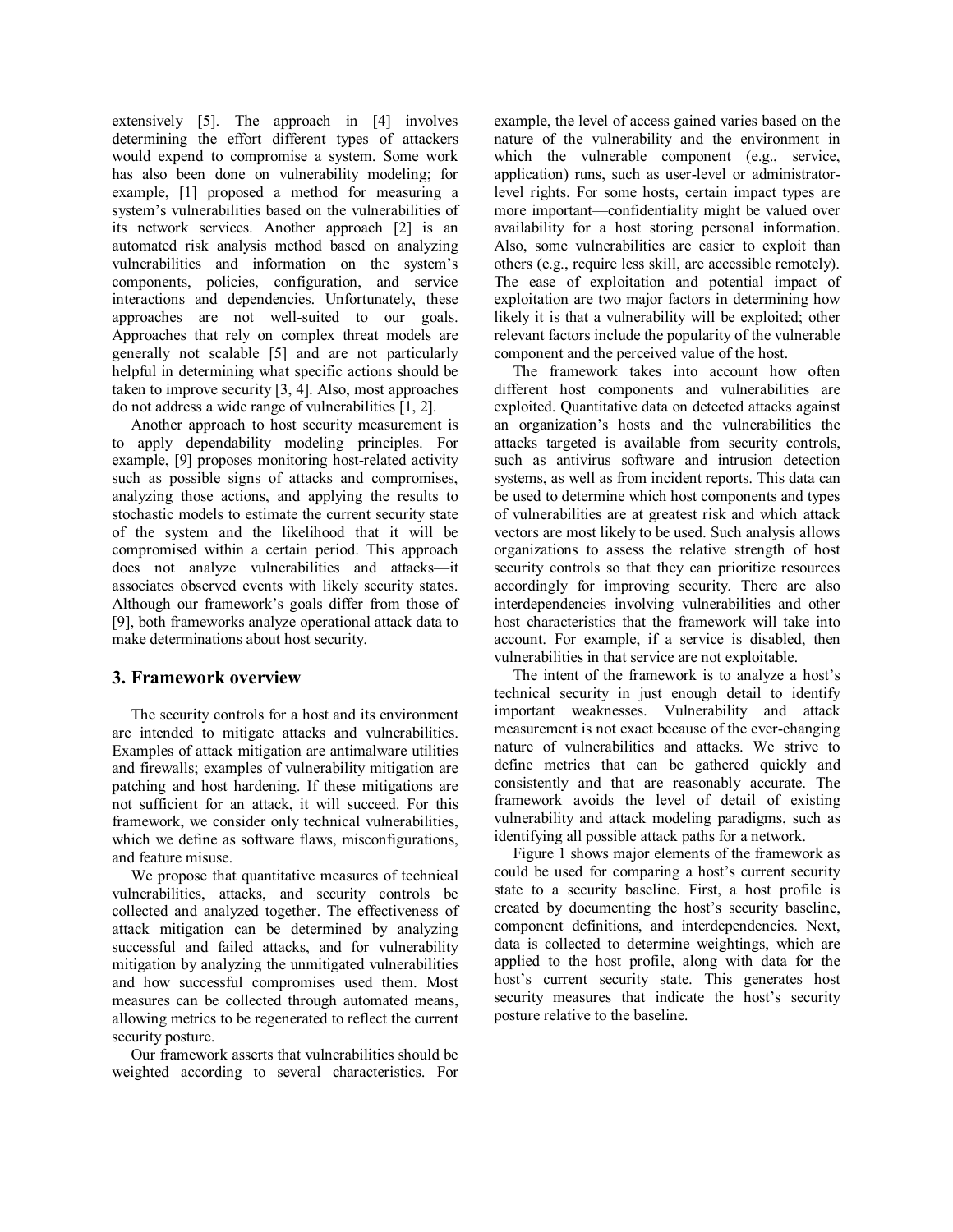

**Figure 1. Framework used for baseline comparison** 

## **4. Framework elements**

Before the proposed framework can be implemented and tested, all the framework's elements must be established. Below we describe each element, its current state, and the work needed to complete it. The standards referenced are from the Security Content Automation Protocol (SCAP) [8], a suite of open standards for expressing host security information.

#### **4.1. Vulnerability characterization**

We propose using the Common Vulnerability Scoring System (CVSS) for documenting vulnerability characteristics. CVSS includes several measures of the difficulty and potential impact of exploitation. Additional research will determine which of these measures are needed for the framework and which other measures not in CVSS may also be needed, such as the number of days since a vulnerability was announced or a patch or exploit code was publicly available. CVSS was originally defined for use with software flaws only [7], but we are currently finalizing a definition for misconfigurations and will also propose definitions for other types of vulnerabilities.

The framework will need sources of the three types of CVSS data: static (also known as base), temporal, and environmental. CVSS data for static vulnerability

characteristics is already available for flaws identified in the Common Vulnerabilities and Exposures (CVE) dictionary. CVSS data for static characteristics would need to be generated for the other types of vulnerabilities, and this data could be shared with all organizations. Other CVSS data is called temporal because it changes over time, such as the availability of exploit code for a vulnerability, so an up-to-date source of temporal data would be needed. (Some security vendors are currently maintaining temporal data for some software flaws.) Other CVSS data is called environmental because it is organization-specific, so an organization would have to calculate it periodically.

The framework also needs documentation of the security settings for each piece of software of interest and the settings' interdependencies. For most software, such information is not currently available in a standard format, so this would need to be done.

#### **4.2. Attack characterization**

Ideally, an organization could identify all attacks and determine the vulnerabilities each attack targeted and the success or failure of each attack. However, this is not feasible because of the inaccuracy inherent in attack detection. False negatives in attack mitigation controls are unavoidable if the false positive rate is to be manageable. The sheer number of attempted attacks makes verification and analysis of each infeasible. Also, some types of threats, such as insiders inappropriately releasing data, may be hard to identify. However, as long as attack identification and characterization is done consistently, the results should be sufficiently accurate for the framework.

Research will be needed to determine which attack characteristics should be included. Likely sources of data are actual vulnerability, attack, and incident data, as well as data from honeypots, penetration testing, and other forms of security testing and experimentation. For example, network activity could be duplicated onto a test network and then evaluated using a variety of security controls to quantify the effectiveness of each control. Testing would also be helpful for determining how long it takes attackers to exploit certain types or combinations of vulnerabilities.

# **4.3. Scoring**

Much research needs to be done on how scores should be calculated. CVSS can be used to calculate scores for individual vulnerabilities, but these scores do not take into account the relative likelihood of vulnerability exploitation or the interdependencies between vulnerabilities. Research into scoring must